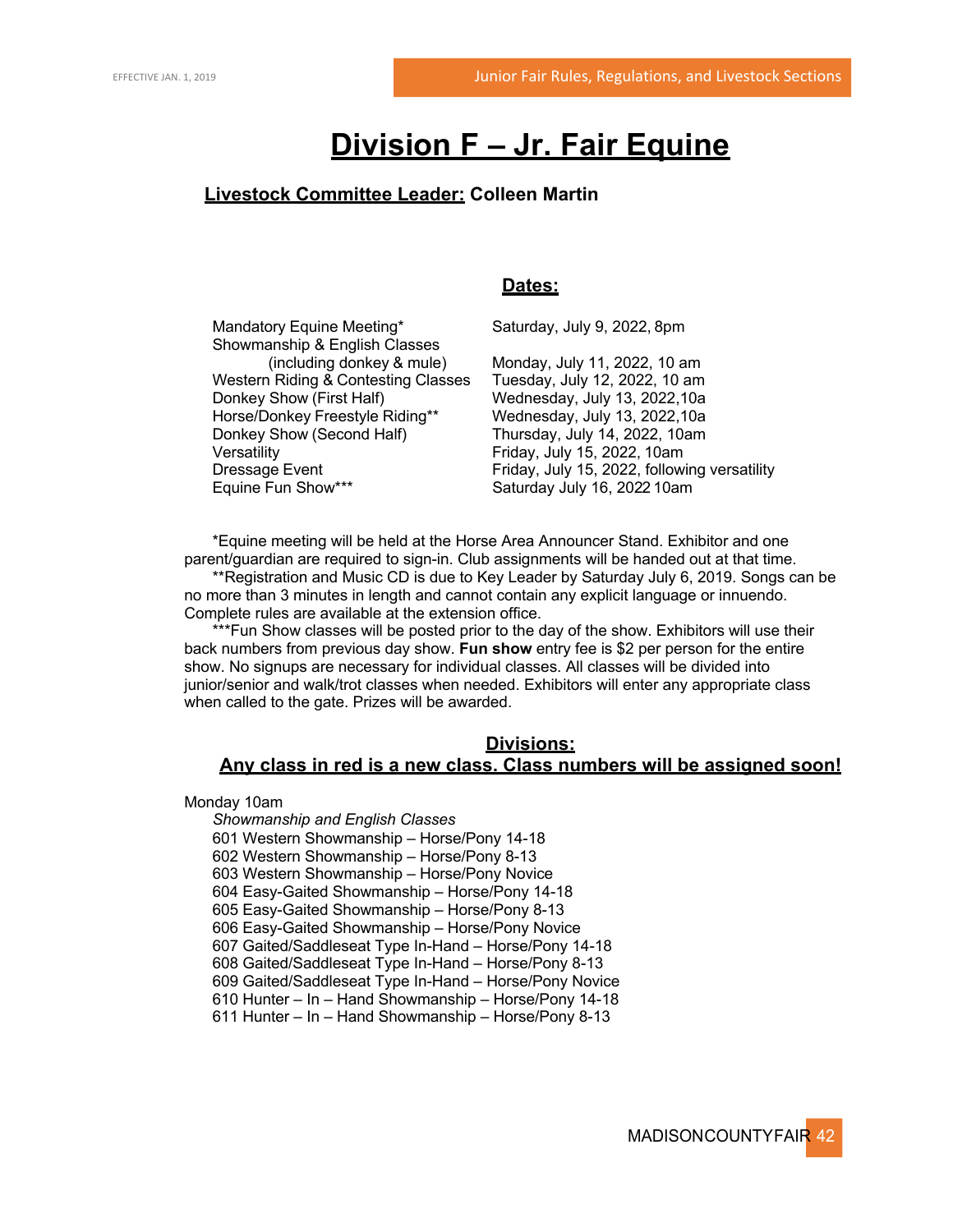612 Hunter – In – Hand Showmanship – Horse/Pony Novice 613 Saddle Type Showmanship – Horse/Pony 14-18 614 Saddle Type Showmanship – Horse/Pony 8-13 615 Saddle Type Showmanship – Horse/Pony Novice 616 Draft Showmanship – Horse/Pony All Ages 617 Donkey Showmanship – 14 -18 618 Donkey Showmanship – 8 – 13 619 Mule Showmanship – All Ages 620 Weanling Production - Horse/Pony 13-18 621 Yearling Production - Horse/Pony 13-18 622 Equitation Hunter – Horse/Pony 14-18 623 Equitation Hunter – Horse/Pony 8-13 624 Equitation Hunter – Horse/Pony Novice 628 Saddle Seat Equitation – Horse/Pony 14-18 629 Saddle Seat Equitation – Horse/Pony 8-13 630 Saddle Seat Equitation – Horse/Pony Novice 625 Working Hunter Under Saddle – Horse/Pony 14-18 626 Working Hunter Under Saddle – Horse/Pony 8-13 627 Working Hunter Under Saddle – Horse/Pony Novice 631 Saddle Seat English Pleasure – Horse/Pony 14-18 632 Saddle Seat English Pleasure – Horse/Pony 8-13 633 Saddle Seat English Pleasure – Horse/Pony Novice 634 Easy Gaited Pleasure – Horse/Pony 14-18 635 Easy Gaited Pleasure – Horse/Pony 8-13 636 Easy Gaited Pleasure – Horse/Pony Novice ### English Draft Horse Pleasure – All Ages 715 Small Equine in hand – Jumpers – All Ages 716 Small Equine in hand – Hunters – All Ages 637 Hunter Hack 2'- Horse/Pony \*\* 638 Ground Poles – Horse/Pony – Novice Rider/horse\* 639 Cross Rails – Horse/Pony – Novice Rider/horse\* 640 Over Fence 18" – Horse/Pony – Novice Rider/horse\* 641 Over Fence 2' – Equitation – Horse/Pony \*\* 642 Over Fence 2' – Hunter – Horse/Pony \*\* 643 Over Fence 2'3" – Equitation – Horse/Pony \*\* 644 Over Fence 2'3" – Hunter - Horse/Pony \*\* 645 Over Fence 2'6" – Equitation – Horse/Pony \*\* 646 Over Fence 2'6" – Hunter – Horse/Pony \*\* 647 Over Fence 2'9" – Hunter Equitation – Horse/Pony \*\*

#### Tuesday 10am

*Western Riding and Contesting Classes* 648 Western Pleasure – Horse/Pony 14-18 \*\*\* 649 Western Pleasure – Horse/Pony 8-13 650 Western Pleasure – Horse/Pony Novice 651 Western Pleasure Easy-Gaited – Horse/Pony All Ages 652 Two and Three Year Old Snaffle Bit 659 Ranch Horse Pleasure – Horse/Pony 14-18 660 Ranch Horse Pleasure – Horse/Pony 8-13 661 Ranch Horse Pleasure – Horse/Pony Novice ### Western Draft Horse Pleasure—All ages 653 Western Horsemanship – Horse/Pony 14-18 654 Western Horsemanship – Horse/Pony 8-13 655 Western Horsemanship – Horse/Pony Novice 656 Western Reining – Horse/Pony All Ages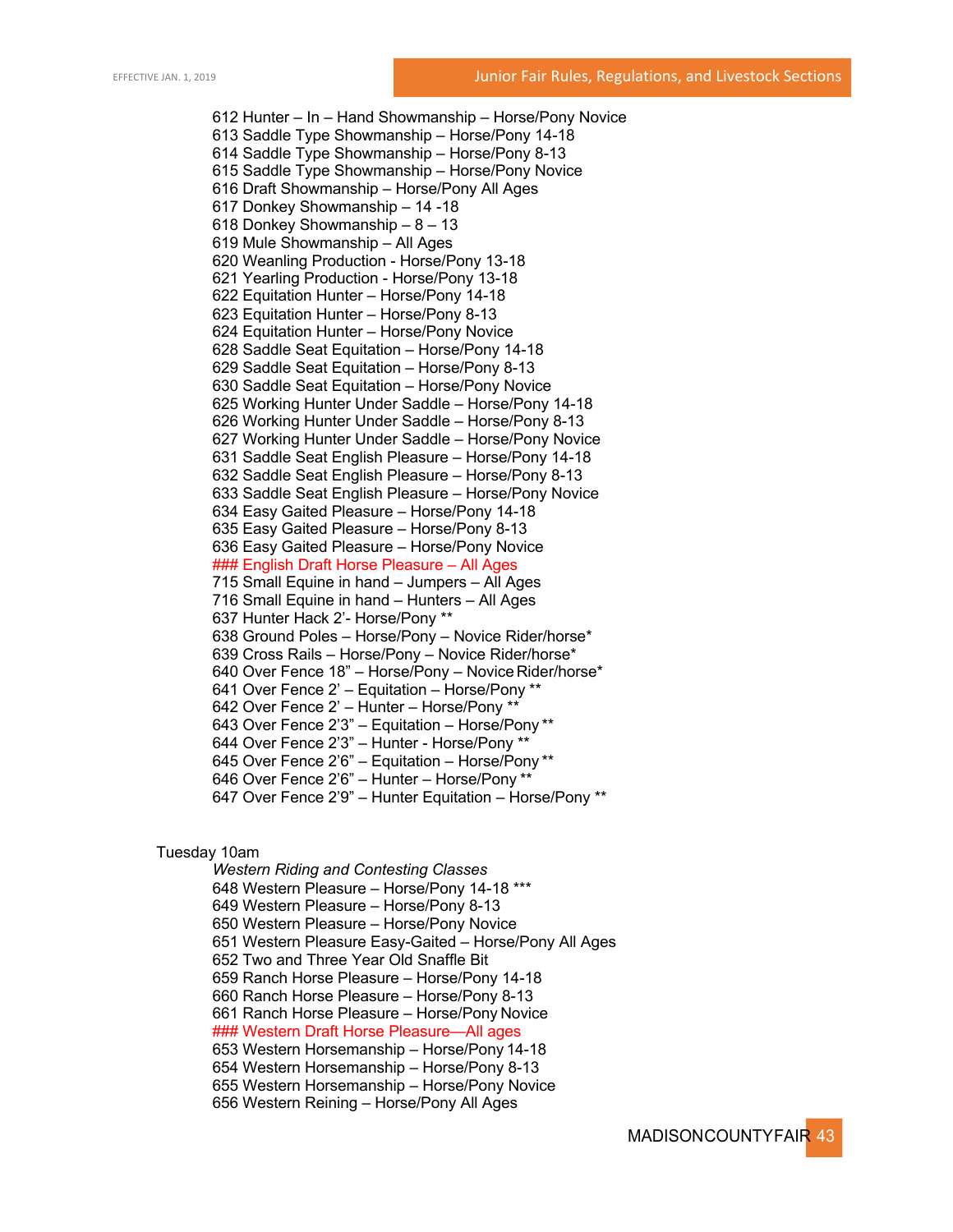657 Western Reining – Horse/Pony Novice 658 Western Riding – Horse/Pony All Ages 717 Ranch Riding – Horse/Pony 14-18 718 Ranch Riding - -Horse/Pony 8-13 719 Ranch Riding - -Horse/Pony Novice 662 Trail In Hand – Horse/Pony 14-18 ### Trail in Hand – Horse/Pony 8-13 **### Trail in Hand - Horse/Pony Novice** 663 Trail – Horse/Pony 14-18 664 Trail – Horse/Pony 8-13 665 Trail – Horse/Pony Novice 720 Driven Trail- Horse/Pony All Ages 678 Pleasure Driving – Horse/Pony All Ages 679 Draft Driving – Horse/Pony All Ages 680 Driving Reinsmanship – Horse/Pony All Ages 666 Pole Bending – Horse/Pony 14-18 667 Pole Bending – Horse/Pony 8-13 668 Pole Bending – Horse/Pony Novice 669 Barrel Race – Horse/Pony 14-18 670 Barrel Race – Horse/Pony 8-13 671 Barrel Race – Horse/Pony Novice 672 Keyhole Race – Horse/Pony 14-18 673 Keyhole Race – Horse/Pony 8-13 674 Keyhole Race – Horse/Pony Novice 675 Stake Race – Horse/Pony 14-18 676 Stake Race – Horse/Pony 8-13 677 Stake Race – Horse/Pony Novice

681 Other – This class offered to exhibitors in 4-H or FFA for any style riding or exhibiting of an equine that is not currently listed.

Wednesday 1pm *Junior Fair Donkey Show (First Half)* 682 Weanling Production – Donkey/Mule All Ages 683 Yearling Production – Donkey/Mule All Ages 684 Donkey Halter 685 Mule Halter 686 Spotted Color Classes – Donkey /Mule All Ages 687 Solid Color Class – Donkey/Mule All Ages ### Western Pleasure Riding – Donkey/Mule All Ages ### Western Horsemanship Riding -- Donkey/Mule All ages 688 Trail Lead Line – Donkey 14-18 689 Trail Lead Line – Donkey 8-13 690 Trail Riding– Donkey/Mule All Ages 691 Driving Trail – Donkey/Mule All Ages 692 Driving – Donkey/Mule All Ages 693 In Hand Jumping – Donkey 14-18 694 In Hand Jumping – Donkey 8-13 695 Coon Jump – Standards and Mules over 36" All Ages 696 Coon Jump - 36" and under 8-13 697 Coon Jump - 36" and under 14-18

Wednesday 5pm

*Horse/Donkey Musical Free Style*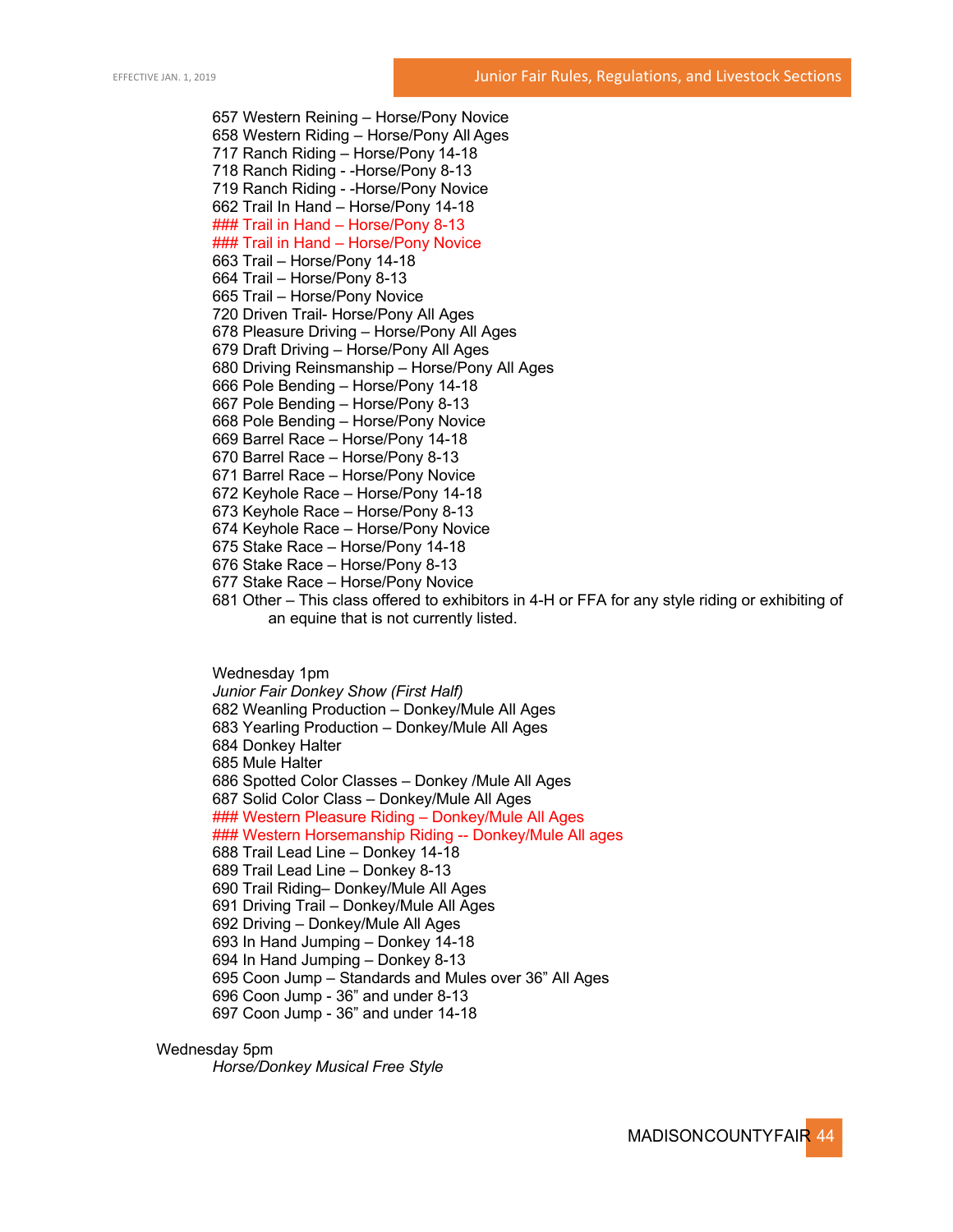#### Thursday 10am

*Junior Fair Donkey Show (Second Half)* 

- 698 Barrels Riding Donkey/Mule All Ages
- 699 Barrels Lead Line Donkey 14-18
- 700 Barrels Lead Line Donkey 8-13
- 701 Pole Bending Riding Donkey All Ages
- 702 Pole Bending Lead Line Donkey 14-18
- 703 Pole Bending Lead Line Donkey 8-13
- 704 Speed and Control Riding Donkey/Mule All Ages
- 705 Speed and Control Lead Line Donkey 14-18
- 706 Speed and Control Lead Line Donkey 8-13
- 707 Scramble Lead Line Donkey 14-18
- 708 Scramble Lead Line Donkey 8-13
- 709 Obstacle Course Lead Line Donkey 14-18
- 710 Obstacle Course Lead Line Donkey 8-13
- 711 Egg and Spoon Donkey/Mule 8-13
- 712 Egg and Spoon- Donkey/Mule 14-18
- 713 Costume Class Donkey/Mule All Ages
- 714 Other Donkey Offered to 4-H and FFA exhibitors for any style riding or exhibiting an equine not currently listed.
- 721 Horseless Horse Project

#### Friday 10am

*Versatility and Dressage* ### Versatility—Horse/Pony 14-18 ### Versatility—Horse/Pony 8-13 ### Classical Dressage – Horse/Pony—All ages ### Western Dressage – Horse/Pony—All ages

#### Saturday 10am

Equine Fun Show- Classes posted morning of show

## **Jr. Fair Equine General Rules & Regulations**

#### **Check-in procedures:**

- Check-in at announcer's booth. At check-in you will confirm the classes inwhich you are entered and receive your exhibitor numbers and patterns if available.
- Confirm all stall assignments and wait to be directed to an availableunloading space behind or in front of the Equine arena.
- If there are concerns about your stall assignment, please bring them to the key leader's attention BEFORE moving your equine into the fairgrounds ifpossible.
- Quickly unload equipment and prepare stall for your horse.
- Move trailer to designated trailer parking lot. Remember that others arewaiting with their trailers to unload too.
- 1. All equine projects will stay on the fairgrounds for the duration of the fair. This rules includes equine projects to be exhibited for State Fair recognition regardless ifqualifying in Madison County or another county.
- 2. The PAS (Performance Against Standards) show serves as the qualifying show forthe Ohio State Fair. Both 4-H and FFA youth are eligible to participate.
- 3. All equine projects must be groomed and cleaned for all judging.
- 4. Exhibitor must ride their own horse for PAS, as well as the junior fair show. They must use the exhibitor number assigned to them.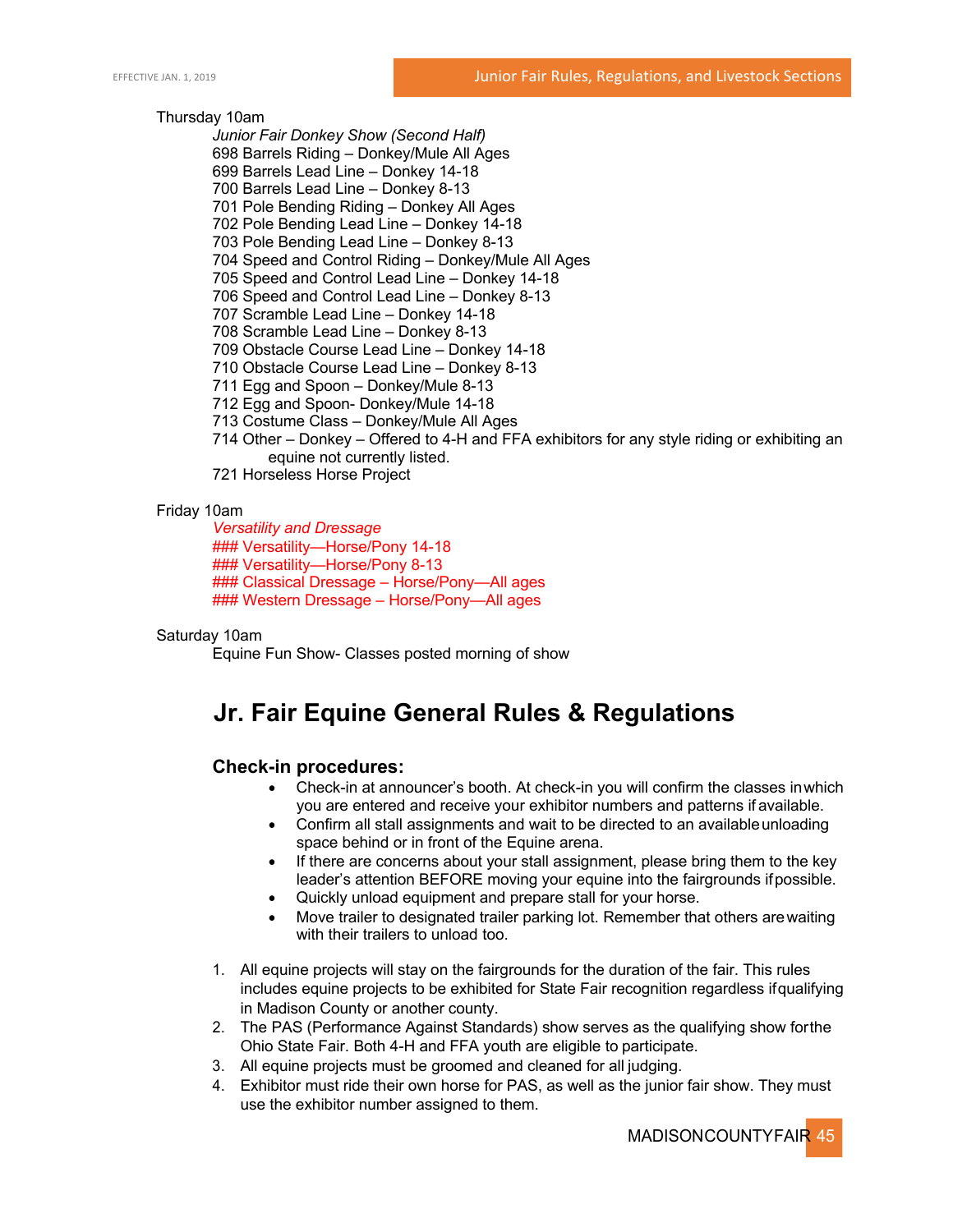- 5. Those exhibitors carrying production projects may show in any class as well asa production class according to Ohio State equine production guidelines.
- 6. You are allowed a combination of 3 equine projects consisting of 2 horses and 1donkey or 2 donkeys and 1 horse. You are not permitted more than 2 projects for any one species, not to exceed 3 total.
- 7. The judges decision is final
- 8. All exhibitors and their parents are responsible for reading and being aware of the information presented in the fair book, "Uniform Rules of 4-H Horse Shows", and State Fair/Junior Equine show rules. This information can be acquired at the extensionoffice.
- 9. Feeding, watering, cleaning of stalls, and bathing can be done by the exhibitor orhis/her parents, guardian, siblings, another exhibitor, or advisor. Feeding and cleaning of stalls must be done before 9am.
- 10. Lunging of an exhibitors project horse can only be done by a parent, guardian,sibling, advisor or any Madison County Jr. Fair Exhibitor. No trainers, except if they are a parent/guardian, sibling of the exhibitor may lunge a project horse during the fair. It is required that the exhibitor be present during this activity. Junior Fair is a learning process and they cannot learn if they are not present. Violation will result in disqualification of placing at the Madison County Grade Show but not participating. Violation will also disqualify the exhibitor from the State Fair if qualified.
- 11. Riding of a project horse can only be done by the exhibitor during fair week. If the exhibitor qualifies for the State Fair, this rule applies until after he or she has shown in the respective classes at the State Fair. Violation will result in exclusion from the Grade Show and the State Fair if qualified. The only exception to this rule is during the Jr. Fair Equine Fun Show. Only riders permitted are an advisor, 4-H Equine project or horseless exhibitor, partner of guardian, provided the equine project did not qualify for the State Fair.
- 12. During the Fun Show only one person is permitted to show the same equine project ina class. The only exception to this rule is the Baby Bottle Class where it is required for 2 people to ride the same equine project. A \$2 donation will go toward the purchase of prizes and awards for the Fun Show classes.
- 13. An exhibitor cannot show the same horse in trail in hand and any other trail class. An exhibitor cannot show the same horse in ranch pleasure and any other pleasureclass.
- **14. Tack stalls will be assigned as long as stalls are available.**
- 15. All rules stated in the Madison County Fair Book override rules stated in the 4-HUniform Rules Book. The 4-H Uniform Rules Book governs any rules not covered by the Madison County Rule Book.

## **NEW! Emergency Contact Cards:**

- It is important to keep up-to-date emergency contact information on file for not only the exhibitorsbut also the animals. This information will be accessed by the \$H volunteer staff in the event of an emergency on the fairgrounds. We ask that you please take the time to update your contacts on a yearly basis.
- Turn your emergency contact card in PRIOR to checking in at the announcer's booth.

#### **Equine/Family Partnership**

The purpose of a Family Partnership is for families with only one equine animal to allow two siblings to participate in the Junior Fair. A multiple member partnership consists of two siblings, 4-H and/or FFA member/exhibitors caring for a single horse project animal.

1. A 4-H or FFA member may not participate in more than one multiple memberpartnership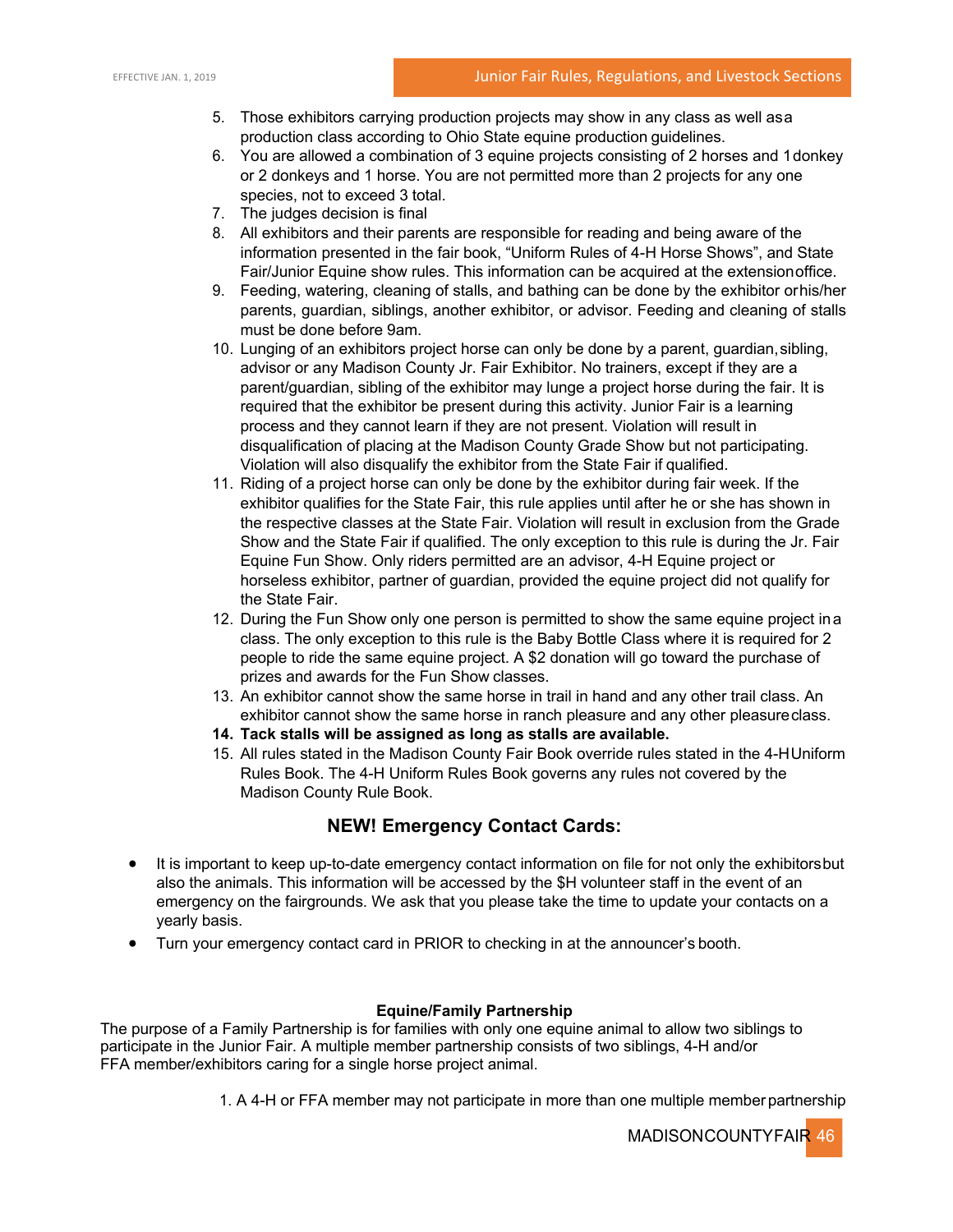equine project and may not participate in a multiple member in addition to anindividual member equine project or a family equine project. Members of the partnership maynot participate in county PAS shows for state fair qualification.

2. Members of the multiple member equine partnership may share the equine project to participate in evaluation for Junior Fair premiums, the Junior Fair Equine Show, andany Junior Fair Fun Shows, as long as members of the multiple equine partnership are not required to exhibit at the same time, same class.

3. Only members of the multiple member partnership are allowed to be riding onthe multiple member partnership equine project during the week of Junior Fair.

4. Horse exhibitor will have project book(s) and record book(s).

5. Only the exhibitor or exhibitors of multiple member partnership equine project mayride the equine project at the show.

#### **Equine Hardship Rule:**

The Equine Division will follow the hardship cases for all livestock exhibitors denoted previously in this book. Exhibitor will not be eligible for Ohio State Fair representation, Showman of Showmen or High Point.

#### **Barn and Stall policies:**

1. Equine projects will rotate between the enclosed and open horse stall barns through the years. Every club with equine projects is required to have at least 1 representative to assist in both of these effortsevery year whether your horse is in this barn or not. Equine advisers are to ensure their clubs' participation. 2. Each exhibitor is required to clean out their assigned stall prior to the first day of fair. Your adviser will be notified when the stall assignments are made so you can arrange to prepare your horses stall and club's barn area before hauling your equine project to fair. Be prepared with a shovel, pitchfork, wheelbarrow or muck bucket, broom and a bleach and water solution for sanitizing. Each exhibitor is also required to clean out their stall and barn area before leaving the fair. Stalls will be inspected and the club adviser will be responsible for clean up if it was not completed by the exhibitor and a penalty will be assessed to the exhibitor.

3. All bedding must be furnished by the Exhibitor. Shavings or sawdust is preferred.

- 4. All stalls must be cleaned by 9 am daily.
- 5. Clubs, or individuals, will be responsible for the cleanliness around their stall areas.
- 6. No equine projects may be turned loose in the arena at anytime.
- 7. Tack stalls will be assigned as available.
- 8. No sleeping in the barn overnight.

9. NO SMOKING IN THE BARN.

10. Junior Fair Board and Junior Fair Advisory Committee will have the finaldecision on all discrepancies concerning barn rules.

11. Only 4-H or FFA equine projects will be permitted to be stalled on the fairgrounds during the fair.

12. There will be a mandatory barn meeting at 8:30 p.m. on check-in day for exhibitors and one parent/legal guardian. This meeting is only for those exhibitors stalling an equine on the fairgrounds during the fair. Any 4-H equine member requesting to haul in late must submit the request to the Senior Fair Board and receive approval to do so prior to haul in day.

13. Prior to the fair each 4-H club with an equine project will be notified to schedule when they will be required to have a club representative available to assist with show operations throughout the fair.

Assistance will be needed working gates for all equine shows, set up and tear down of class obstacles, handing out of prizes, ring stewards, office help and other items.

14. Riding or working an equine project requires boots. No tennis shoes, sandals or bare feet.

15. When riding an equine project a bridle or hackamore must be used.

16. Equine helmets are mandatory for all youth ages 19 and younger. Helmets are to be worn at alltimes while riding or driving.

17. Any 4-H participant showing in contesting, trail, jumping, or any class needing equipment in the arena is requested to have a parent or guardian (helper) present to assist with the set-up and tear down of this equipment.

18. A tentative practice time schedule will be decided on for all participants in their respective riding styles/classes. Example: AllWalk Trot, All Reining, All Contesting, etc. This will be posted on the board by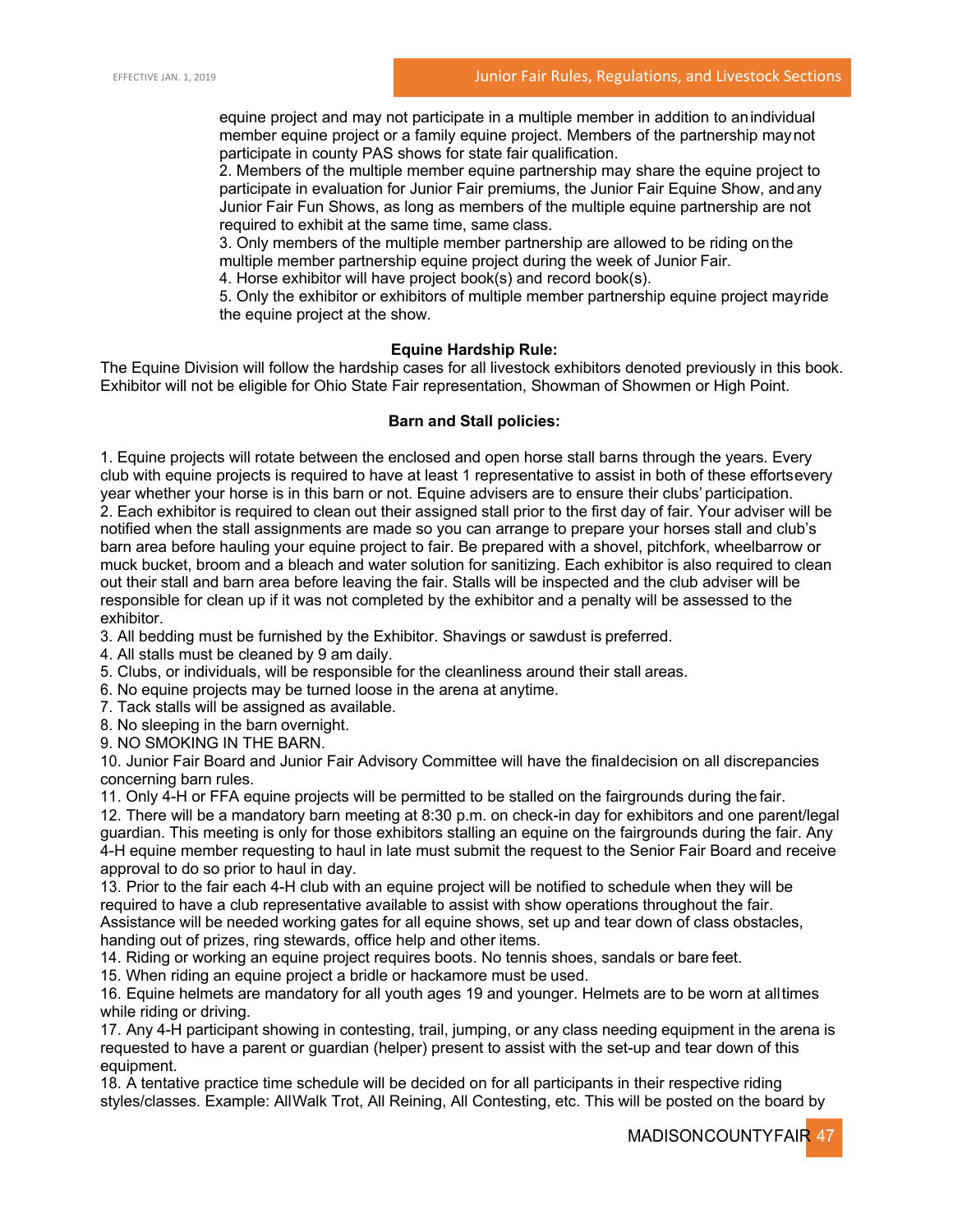the announcer's stand.

19. The Main Arena will remain open all day and night \* may be closed for watering anddragging 20. Any exhibitor using the wash rack must clean up any mess they or their equine project makes. Limit your use of the wash rack to 15 minutes so others will have the opportunity to use the facility.

## **JUNIOR FAIR EQUINE SHOW PROCEDURE**

1. Horse Showman of Showmen will be determined through a Showman of Showmen class to be heldafter all regular showmanship classes. Walk/Trot Novice not eligible.

2. First and second place junior and senior showmanship class exhibitors will return to the ring for a final judging. The judge in this class will determine Showman of Showmen.

3. Dress code for Jr. Fair Equine Show will be as stated in the Uniform Horse rulebook.

4. English classes, where indicated, include exhibitors showing Saddle Seat and Hunt Seat.

5. Exhibitors cannot add or change classes after June 15. Any drops should bereported to the Junior Fair Board Equine Division prior to the day of the show.

6. A second riding horse cannot be exhibited in classes originally entered for another horse.

7. Exhibitors should be prepared to do individual patterns as per the judge's request for some classes.

8. Judge's decision is final.

\*\***Novice; Walk-Trot only** – Exhibitors (the 4-H member, not horse/rider combination) who have shown in a lifetime total of 4 or less cantering classes in previous fairs, open shows, IEA or IEA type shows and/or 4-H horse shows. Exhibitors must be in their 1st or 2nd year of a horse project (not including Horseless Horse project) to enter into a Novice class/event. If an adviser deems after an exhibitors 2nd year of a horse project they are not prepared to advance out of the Novice classes and all other requirements are met, an exhibitor may participate a 3rd year. Exhibitors who show in Novice classes are not eligible to show in any other class types during the current Madison County Junior Fair Equine show with a judge. Novice exhibitors are not eligible for Showman of Showmen

\* **Novice Horse or Rider**; ground poles, cross rails, over fence and gymkhana classes ONLY – Exhibitor and/or horse who have shown in a lifetime total of 4 or less similar classes in previous fairs, open shows, IEA or IEA type shows and/or 4-H horse shows. Exhibitor or horse must be in their 1st or 2nd year of a horse project (not including Horseless Horse project) to enter into a Novice class/event. If an adviser deems after an exhibitors or horses 2nd year of a horse project they are not prepared to advance out of the Novice classes and all other requirements are met, an exhibitor may participate a 3rd year. This gymkhana novice horse or rider can only show in gymkhana classes designated for Novice and they can not show in the versatility class.

† Once an exhibitor has registered for an Over Fence class at 2 feet or greater height, they may not participate in Novice Pole, Rail or Fence classes. Within these heights an exhibitor may not participate in more than two height divisions per horse.

- Hunter Hack Over Fences class is two jumps set at 2 feet.
- Classes may be split or combined at the discretion of the Key Leader and Junior Fair Board adviser. A class split may occur if there are over approximately 18 exhibitors in a class. Classes may be combined if there are less than 5 exhibitors in a class. If the combining of classes occurs it would normally mean the Seniors and Juniors in that class will be put inthe same class.

#### **Equine High Point Award**

To award the FFA or 4-H member from Western , English Horse, Gaited Horse, Saddleseat Horse, and Donkey areas specific that demonstrates the highest level of knowledge and involvement in their project. It allows the individuals to excel in all aspects of their project and allows for more emphasis on total project awareness.

- To increase knowledge of animal exhibited.
- To recognize excellence in all areas of competition.
- Reinforce proper care and knowledge of animal project.

The award is a way to encourage the exhibitors to participate and expand their skill in as many classes as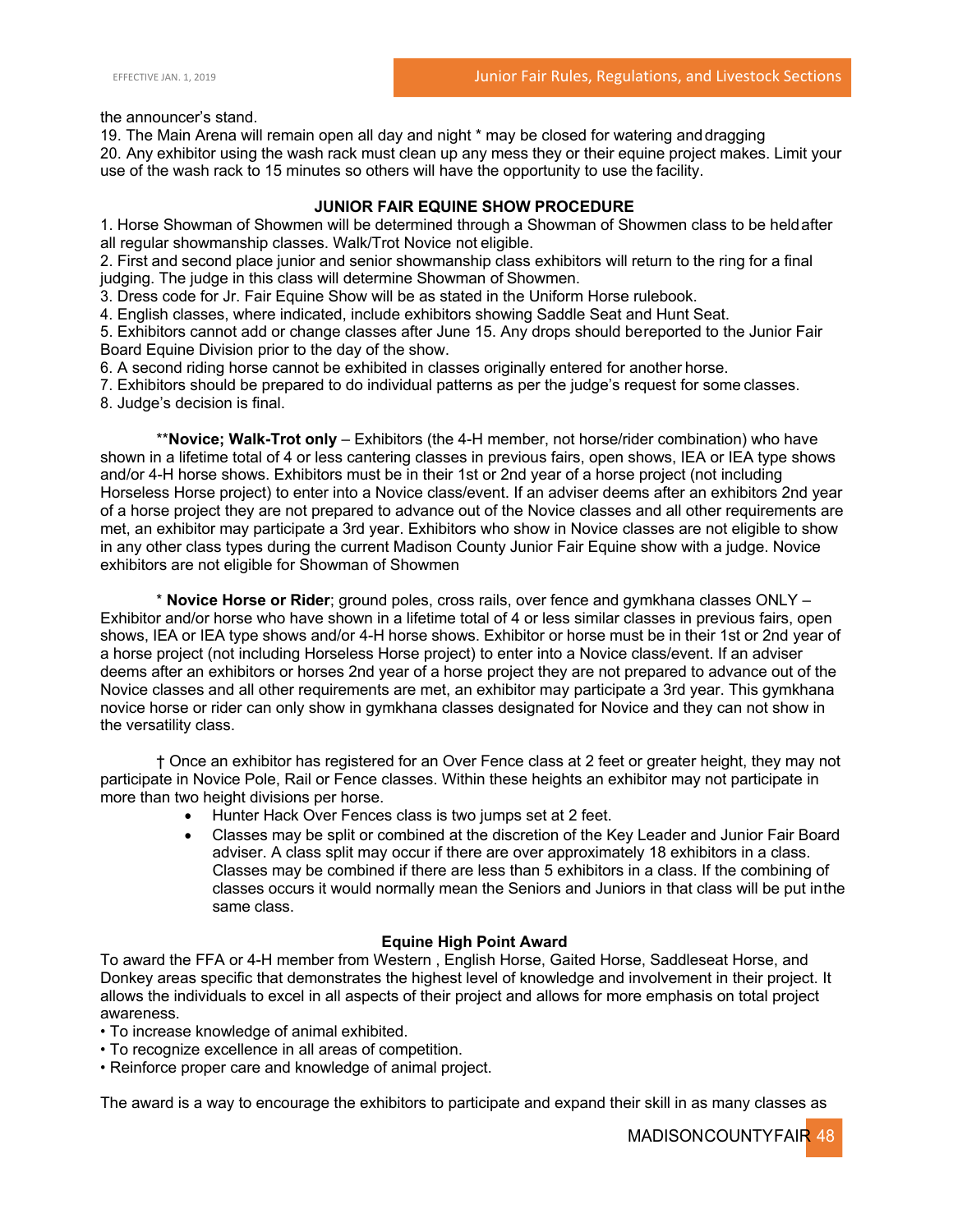they can by earning points in every class that they place in. This showcases the All-around Exhibitor.

Ten Equine High Point Award Winners will be chosen;

-English Horse High Point Award, Junior Division

-English Horse High Point Award, Senior Division

-Western Horse High Point Award, Junior Division

-Western Horse High Point Award, Senior Division

-Gaited Horse High Point Award, Junior Division

-Gaited Horse High Point Award, Senior Division

-Saddleseat Horse High Point Award, Junior Division -Saddleseat Horse High Point Award, Senior Division

-Donkey High Point Award, Junior Division

-Donkey High Point Award, Senior Division

## **CRITERIA:**

• **Class Placement:** The top five from each class will be placed and receive points. English class points will go towards English Horse High Point and Western Class points will go towards Western Horse High Point. Gaited classes will go towards Gaited Horse High Point and Saddleseat classes will go towards Saddleseat Horse High Point. Donkey classes will go towards Donkey High Point. point Value: 1st - 100; 2nd - 90; 3rd - 80; 4th -70; 5th - 60.

• **Skill-a-thon:** Exhibitors will be placed 1st through 5th, junior and senior divisions. Point Value: 1st - 100; 2nd - 90; 3rd - 80; 4th - 70; 5th - 60

• **Interview Judging:** Each participant will receive a score from the Interview Judges and those scoreswill be applied toward his/her final score.

ANY DISCREPANCIES WILL BE RESOLVED THROUGH THE GRIEVANCE COMMITTEE AND THE SENIOR FAIR BOARD IN A TIMELY MANNER. All DECISIONS ARE FINAL.

## **NEW! Versatility Event**

- 1. The uniform rules for 4-H horse shows suggests two years of "project work with horses"before competing.
- 2. If a rider has any infraction that would disqualifythem from an individual class (see "uniform rules for 4-H horse shows") they will receive a no score but may continue to show in the Versatility competition and are still eligible for overall placing.
- 3. Grooms: A participant may elect to use up to 2 grooms. Participants and their grooms will be required to wait in a designated area away from all spectators. No participant or groom is permitted to leave the designated area during tack changes or after the class has started. If a groom leaves the designated area, he or she cannot return. The exhibitor can continue to show with only one groom. If a groom should leave the designated area and then return, the exhibitor will be disqualified from the complete versatility competition. Talking between grooms and participants is allowed.
- 4. Wheelbarrows, carts, and/or wagons are to be used to carry tack. No trucks will be permitted. All tack must be brought into the designated are before the start of the class. No one is allowed to enter the designated area, and nothing is allowed to be passed into the designated are during versatility. Any infraction of this rule will disqualify the participant from the versatility competition. Water is permitted in the make-up area.
- 5. Tack changes: Each tack change will be given 5 minutes. All tack changes must be made in the arena. Grooms will assist with all tack changes. If an exhibitor is not ready (mounted, unless an inhand class, fully prepare to compete) at the end of the tack change, they will be eliminated fromthe versatility competition. Appropriate tack, attire, and equipment based on the Uniform Rules, is required. (Tack change time limits may be less if all exhibitors and judges agree). At completion of tack change, grooms will be asked to step away from the horse and competitor so there is no question that a groom was assisting after tack change was complete.
- 6. A rider, while mounted, may adjust stirrups, tighten girth, fix reins, etc. even after tack change. If it is a safety concern, address the key leader/judge for assistance.
- 7. The key leader/judge will be the ultimate decision maker for questions that participants/groomshave during the competition.
- 8. Sweat marks are excused.